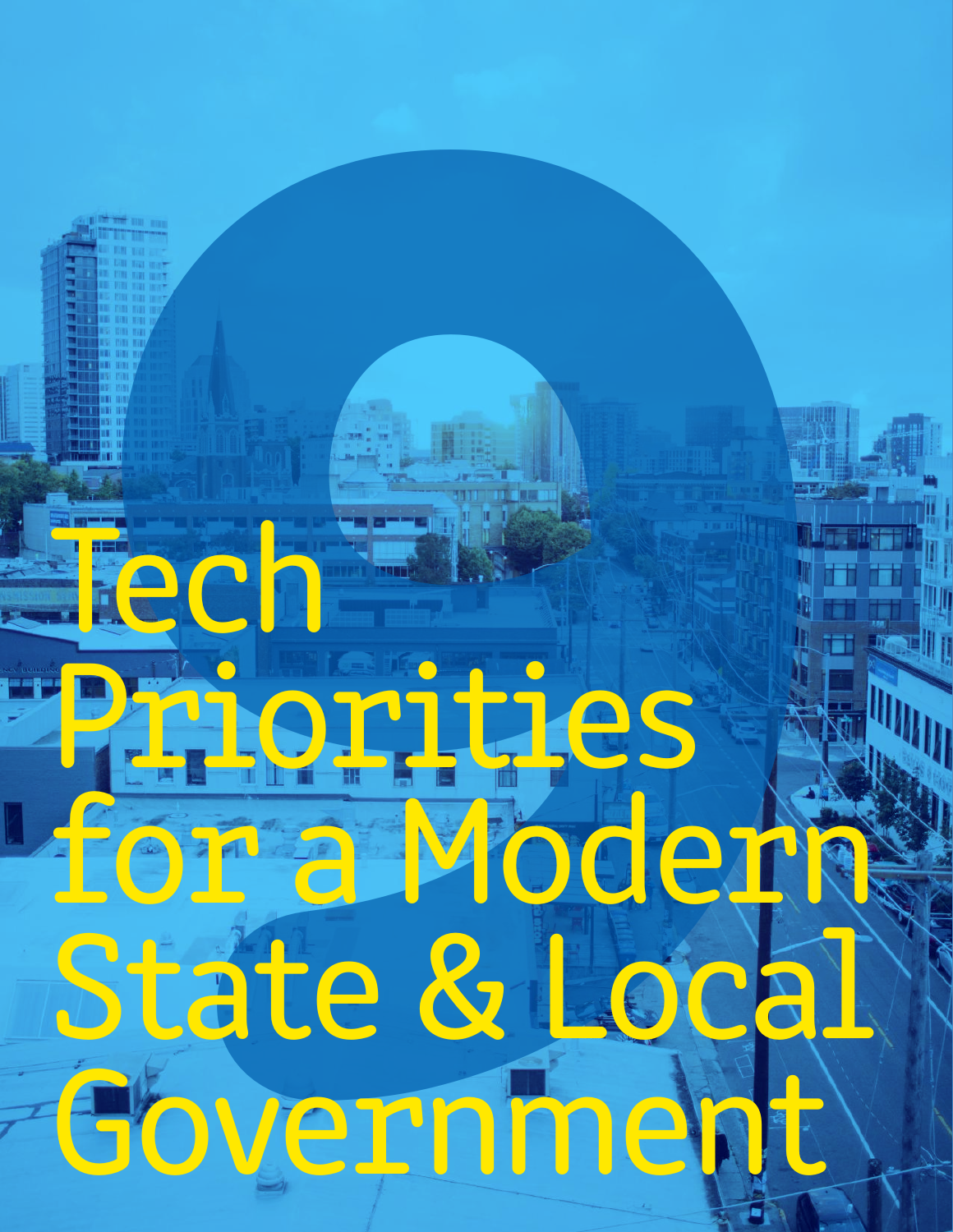

## Transform the way your agency tackles travel [and spend management.](https://gcn.com/whitepapers/2016/10/concur-adopt-commercial-best-practices-for-travel-101716.aspx?tc=page0)



## **AT CONCUR, WE TAKE AN INNOVATIVE APPROACH TO GOVERNMENT TRAVEL.**

Choose a strong array of secure cloud-based and regulatory-compliant products and services that simplify complex employee-initiated spend challenges your agency faces every day. Empower government employees with the ultimate experience, knowledge and tools so they can focus on serving our citizens.

[To learn more, visit www.concur.com](http://concur.com)

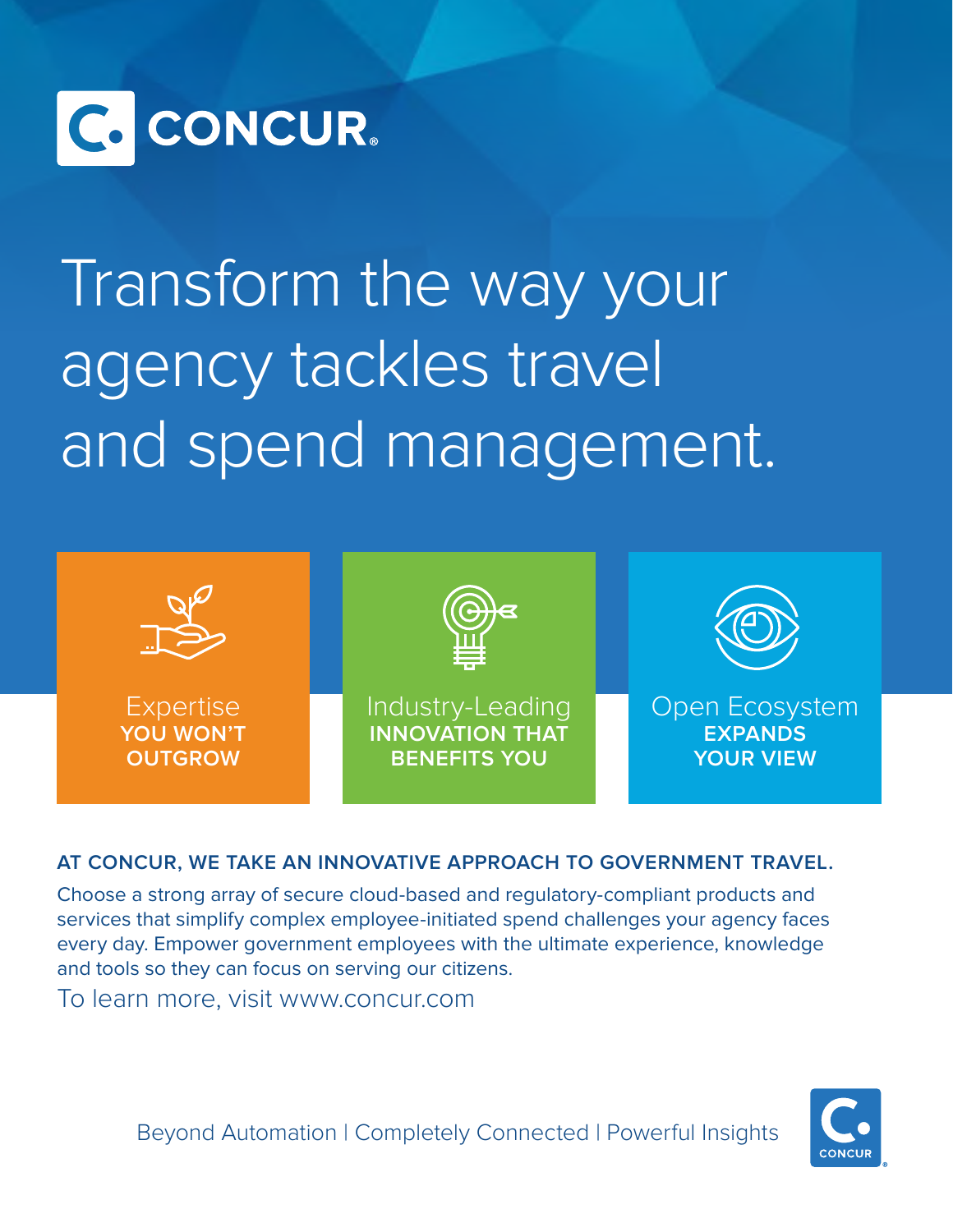## **SPOVLIGHT**<br>How Your Agency Can Better Track Employee-Initiated Spending

## An interview with Matt Gibbons, Senior Director of Sales for Public Sector, Concur

Legacy systems and processes affect almost every facet of government. While you probably know the negative ramifications legacy systems can have on security and efficiency, you may be less aware of how old processes are having a direct negative impact on government spend management.

In particular, processes surrounding employee-initiated spending are in need of an update to have more efficient and holistic spend management. Essentially, employee-initiated spending is anything an employee is empowered to spend money on that their employer is responsible to pay. This spending could be for office supplies not requiring a purchase order, an employee's local mileage costs, or any costs associated with international business trips. This kind of spending is inherent to all sectors, but as state and local governments face decreases in funding, it becomes increasingly important for them to understand and control employee-initiated spending, which impacts the overall financial health of their agency.

To better understand these challenges and how state and local governments can overcome them, GovLoop sat down with Matt Gibbons, Senior Director of Sales for Public Sector at Concur, a company that provides cloud-based travel and expense management solutions.

Today, a large number of state and local governments have outdated systems and processes, and many are still using paperbased processes to capture information around employee-initiated spending. "This creates a series of challenges for state and local governments because these systems rely heavily on manual processes that typically take longer to complete and cost more when you start adding human capital into it," Gibbons explained.

In addition to the burden of manual processes, outdated systems also make it difficult for agencies to meet compliance requirements regarding how they spend taxpayer dollars. "If you don't have the granularity on what's being spent, you can't report on it, and this creates voids in reporting that are problematic," said Gibbons.

Capturing the data involved in employee-initiated spending is particularly important to state and local agencies because it is one of the largest transactional aspects of government spend. Through travel and procurement cards, government has empowered employees to go out and spend a certain amount. However, agencies still need to know the details of what is being spent for compliance and reporting requirements, which is historically a challenge for state and local governments because of the wide range of government mandates with which they must comply.

"Capturing information and having the employee go through a manual process to input the data into a system is cumbersome, time consuming and prone to errors," Gibbons explained. Conversely, leveraging an automated system which allows data to flow seamlessly back into the ERP system offers significant advantages to organizations.

Concur offers an automated solution that allows state and local entities of all sizes to manage employee-initiated spend through a single platform where agencies' existing ERP, human resources, and accounting systems connect, forming a complete view of agency spend. Bringing all the data together is just part of managing employee-initiated spending. For a spend management solution to truly work for an agency, it should be flexible, scalable and tied to policy to assure compliance and ultimately a successful solution implementation.

As a cloud-based software-as-a-service (SaaS) solution, there's no need to invest in additional infrastructure for an agency to utilize Concur Travel and Expense. "It only takes a few months for organizations to stand up our solution," Gibbons said. "As a result, agencies don't have large upfront expenses associated with new software and hardware environments." This allows agencies employing the solution to quickly recognize value.

To get the most out of the platform, Gibbons recommended really understanding the pain points at your agency. "Once you understand what parts of your processes are outdated, you can start mapping out where you want to go." From there, agencies can configure the system and roll it out in a way that gives the agency the most value.

Looking forward, Gibbons explained that state and local governments have to embrace these systems that are designed to meet the needs of their organizations and offer continuous benefits. Manual systems no longer have to hinder agencies' efficiency. "It's time that agencies start embracing the change that will benefit the organization and the people they serve, whether it be state, city, county, or local municipalities," he concluded.

A connected, automated spend management solution allows agencies complete visibility into employee-initiated spending and their overall financial health. When state and local agencies have a holistic picture, they can assure compliance with government mandates, provide total transparency into spending, maximize spending for taxpayer value and redirect more resources into citizen services.